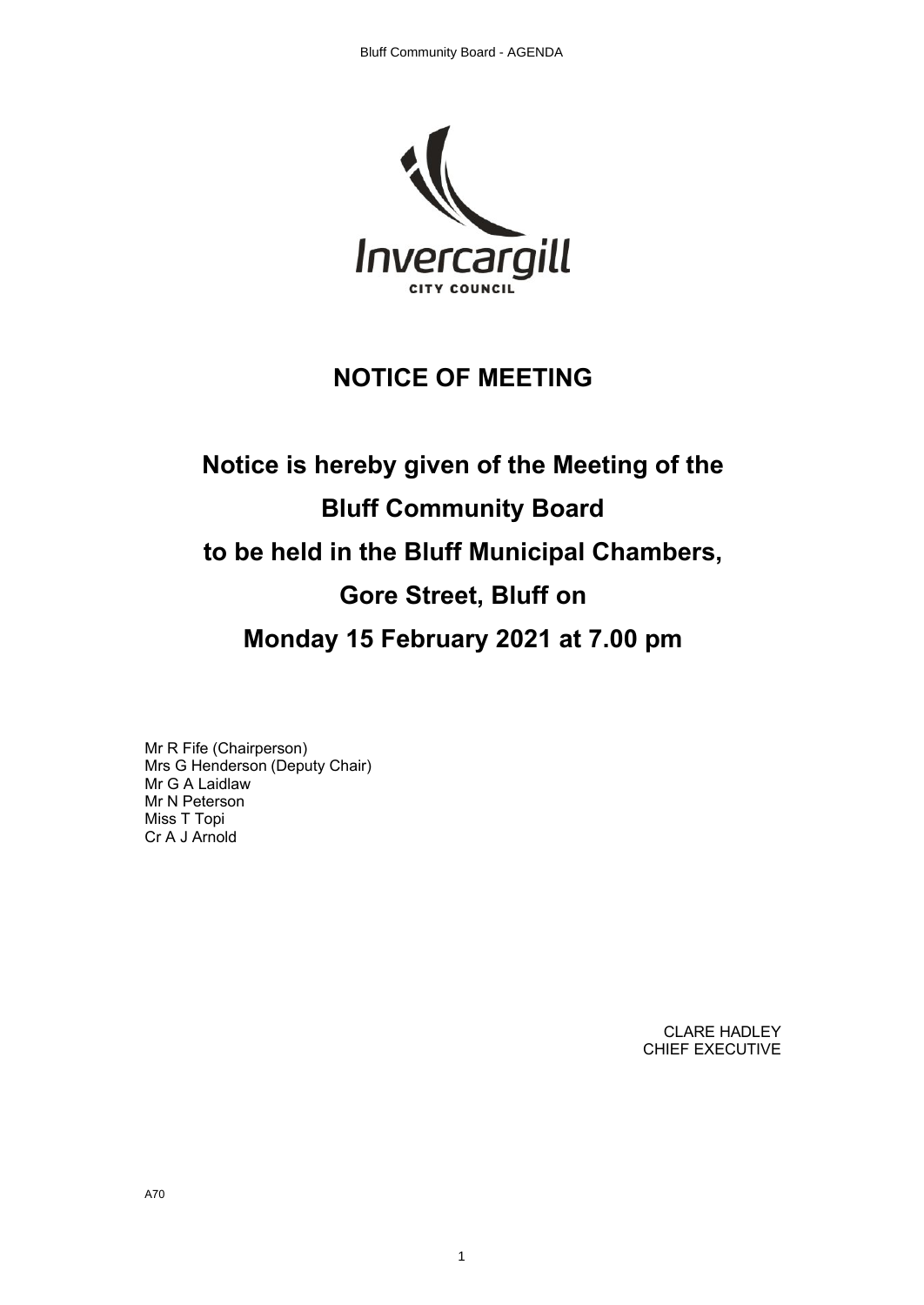# **A G E N D A**

- 2. **APOLOGIES**
- 3. **PUBLIC FORUM**
- 4. **[INTEREST REGISTER](#page-2-0)** A2411889
- 5. **[MINUTES OF THE BLUFF COMMUNITY BOARD MEETING HELD ON 9](#page-4-0) [NOVEMBER 2020](#page-4-0)** A3240135
- 6. **[REPORT OF THE BLUFF PUBLICITY/PROMOTIONS](#page-7-0) OFFICER** A3324014
- 7. **[BLUFF BOAT RAMP UPDATE](#page-9-0)** A33054054
- 8. **[WILDING CONIFER CONTROL UPDATE](#page-13-0)** A3318277
- 9. **[GREAT SOUTH BLUFF TOURISM MASTER](#page-15-0) PLAN COMMUNITY [CONSULTATION](#page-15-0)** A3317805
- 10. **CHAIRMAN'S REPORT**
- 11. **FINANCIAL STATEMENTS**

11.1 **[BLUFF COMMUNITY BOARD QUARTERLY REPORT – DECEMBER 2020](#page-19-0)** A3324640

12. **URGENT BUSINESS**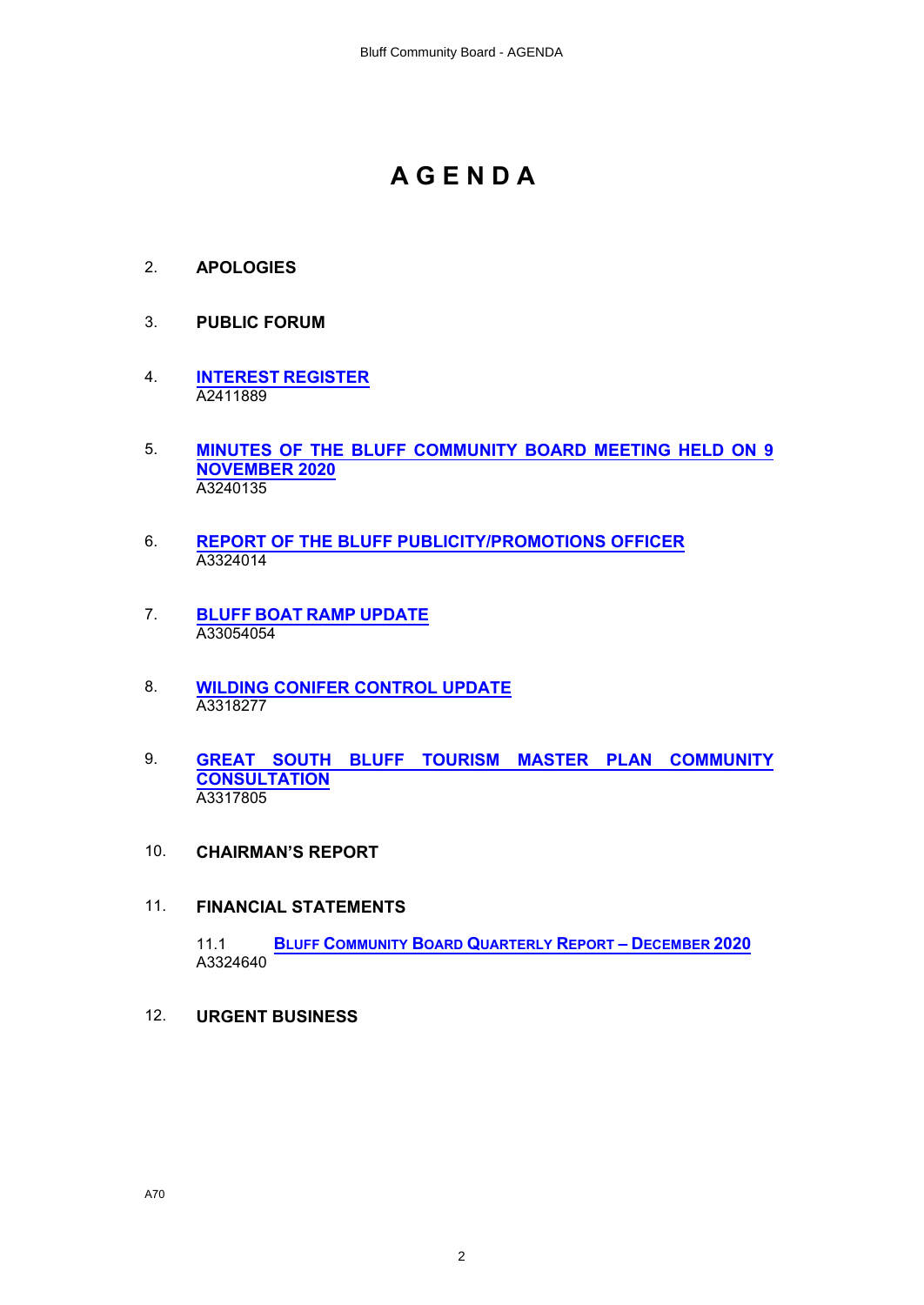# **BLUFF COMMUNITY BOARD**

# **INTEREST REGISTER**

<span id="page-2-0"></span>

|                        | <b>ELECTED MEMBERS</b>        |                              |
|------------------------|-------------------------------|------------------------------|
| <b>NAME</b>            | <b>ENTITY</b>                 | <b>INTERESTS</b>             |
| <b>Cr Allan Arnold</b> | Invercargill City Council     | Councillor                   |
|                        | Ziff's Café Bar Ltd           | <b>Executive Director</b>    |
|                        | <b>Buster Crabb Ltd</b>       | <b>Executive Director</b>    |
|                        | Ziff's Tour Ltd               | <b>Executive Director</b>    |
|                        | Ziff's HR Ltd                 | <b>Executive Director</b>    |
|                        | Ziff's Trust                  | <b>Trustee Administrator</b> |
|                        | <b>NZMCA</b>                  | Member                       |
|                        | Southland Aero Club           | Member                       |
|                        | Invercargill Club             | Member                       |
|                        | Invercargill East Rotary      | Member                       |
| <b>Cr Peter Kett</b>   | Invercargill City Council     | Councillor                   |
| <b>Raymond Fife</b>    | <b>Bluff Community Board</b>  | <b>Board Member</b>          |
|                        | <b>Bluff Charitable Trust</b> | Chairman                     |
|                        | <b>Bluff Maritime Museum</b>  | Chairman                     |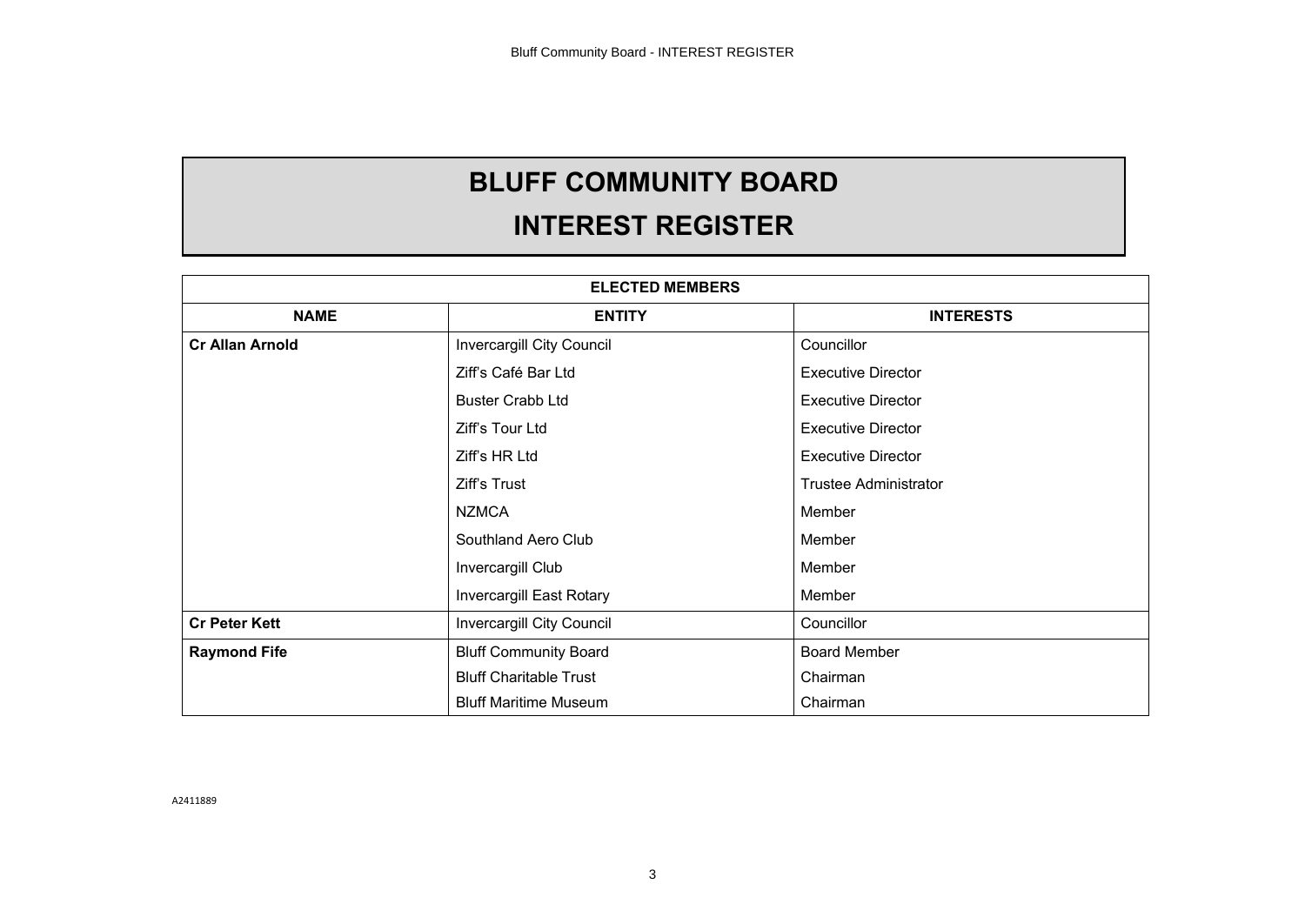| <b>Gloria Henderson</b> | <b>Bluff Community Board</b>              | Deputy Chairperson        |
|-------------------------|-------------------------------------------|---------------------------|
|                         | <b>Bluff Maritime Museum</b>              | Deputy Chairperson        |
|                         | <b>Bluff Promotions</b>                   | Vice Chairperson          |
|                         | Charitable Trust                          | Trustee                   |
|                         | <b>Bluff Women's Section of RSA</b>       | <b>RSA Member</b>         |
|                         | Hospice                                   |                           |
| <b>Graham Laidlaw</b>   | <b>Bluff Community Board</b>              | <b>Board Member</b>       |
| <b>Noel Peterson</b>    | <b>Bluff Community Board</b>              | <b>Board Member</b>       |
|                         | <b>Bluff Promotions</b>                   | <b>BCB Representative</b> |
|                         | <b>Bluff Community Charitable Trust</b>   | Member                    |
|                         | Bluff 2024 Organisation                   | Member                    |
| <b>Tammi Topi</b>       | <b>Bluff Community Board</b>              | <b>Board Member</b>       |
|                         | Bluff 2024 Urban Rejuvenation Group Trust | Trustee                   |
|                         | Port Softball Club                        | <b>Committee Member</b>   |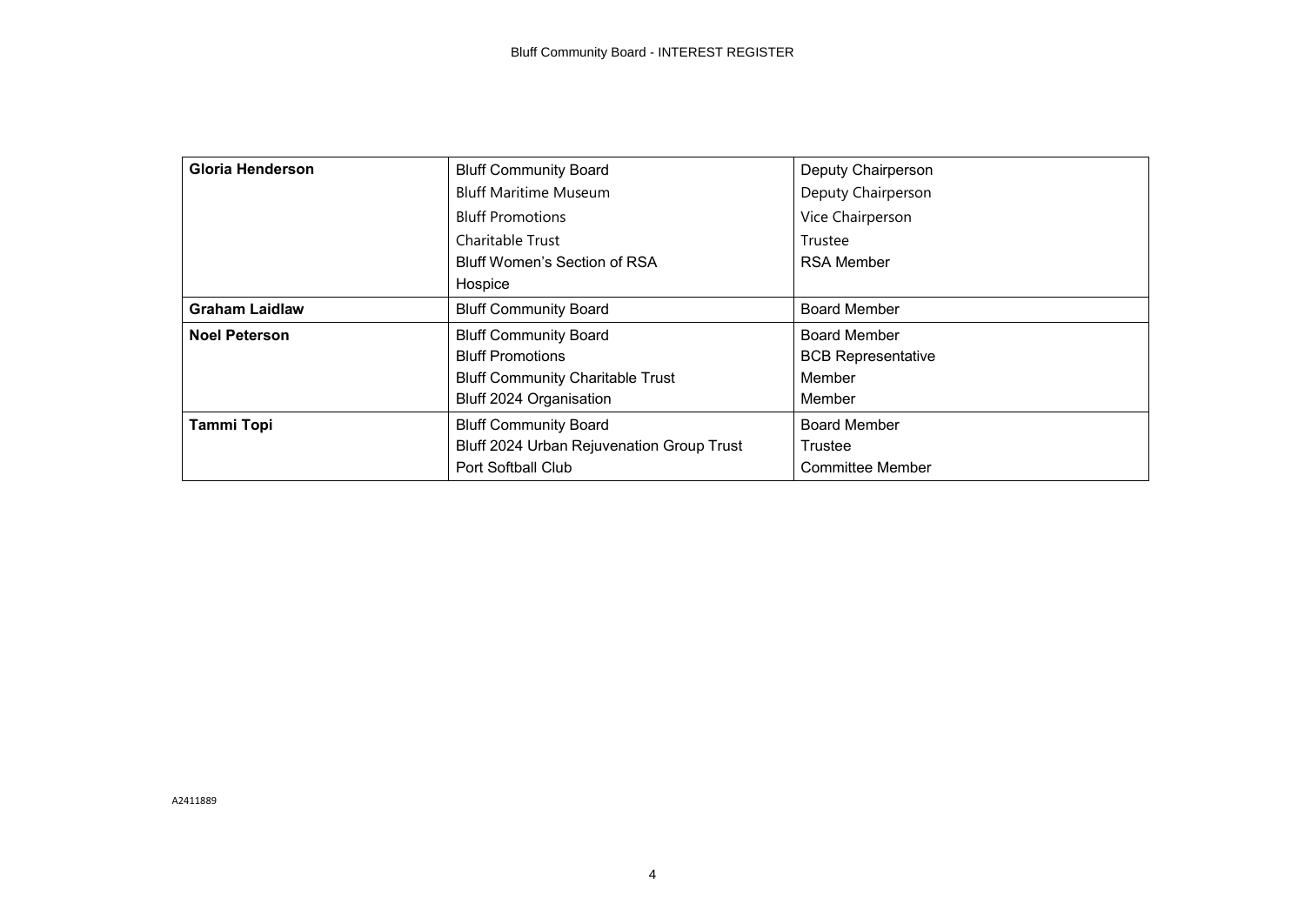#### <span id="page-4-0"></span>**MINUTES OF A MEETING OF THE BLUFF COMMUNITY BOARD HELD IN THE BLUFF MUNICIPAL CHAMBERS, GORE STREET, BLUFF ON MONDAY 9 NOVEMBER 2020 AT 7.00 PM**

**PRESENT:** Mrs G Henderson (Deputy Chair) Mr G Laidlaw Mr N Peterson Cr A J Arnold

**IN ATTENDANCE:** Cr G Lewis Cr L Soper Mr S Gibling - Group Manager – Leisure and Recreation Ms J Conway – Manager - Governance and Administration Mrs N Allan – Manager – Bluff Service Centre Mr L Beer – Bluff Publicity/Promotions Officer Ms L Kuresa – Governance Officer

#### 2. **APOLOGY**

His Worship the Mayor, Miss T Topi and Mr R Fife.

Moved G Laidlaw, seconded Cr Arnold and **RESOLVED** that the apologies be accepted.

#### 3. **PUBLIC FORUM**

Nil.

4. **INTEREST REGISTER**  A2411889

> Moved Cr Arnold, seconded N Peterson and **RESOLVED** that the report be received.

#### 5. **MINUTES OF THE BLUFF COMMUNITY BOARD MEETING HELD ON 5 OCTOBER 2020** A3202071

Moved Cr Arnold, seconded G Laidlaw and **RESOLVED** that the minutes of the meeting held on 5 October 2020 be accepted as a true and correct record.

#### 6. **REPORT OF THE BLUFF PUBLICITY / PROMOTIONS OFFICER**

Moved N Peterson, seconded Cr Arnold that the report be received.

Mr Beer took the meeting through the report.

The motion, now being put, was **RESOLVED** in the **affirmative.**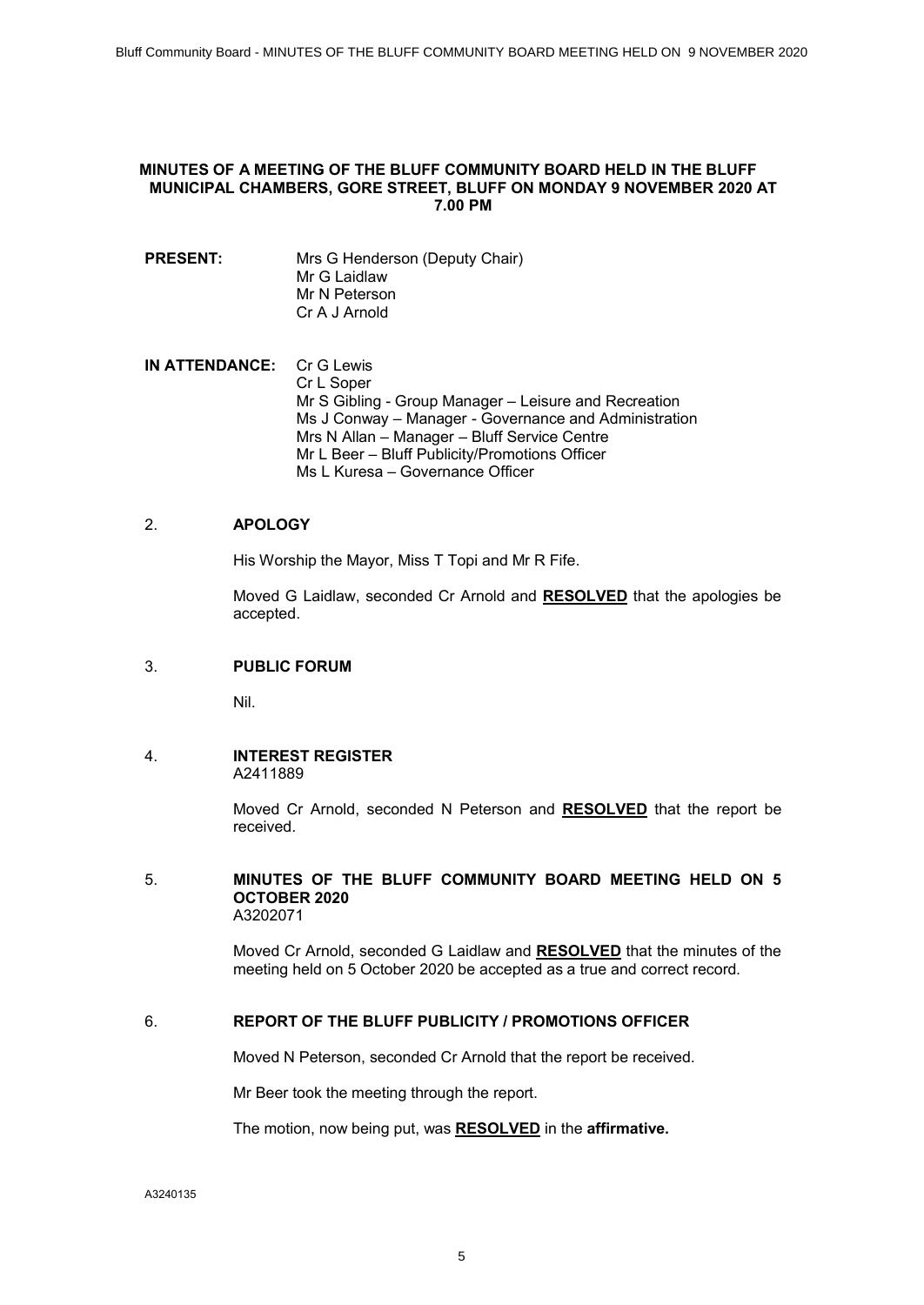#### 7. **ACTION SHEET**  A3230702

The question was asked as to why all the soil from the work carried out on the track was tossed to the left side of Ocean Beach Road and left there. Mrs Henderson said she would refer that question to Mr Pearson.

Moved Cr Arnold, seconded N Peterson and **RESOLVED** that the report be received.

# 8. **DEPUTY CHAIRPERSON'S REPORT**

A3241729

The report was tabled and Mrs Henderson took the meeting through it.

# 8.1 **South Port**

Mrs Henderson informed the meeting that the Board had received a letter from South Port wanting the Board to support the new channelling for improvement on the project. She visited the site and noted that it would be great for shipping if the channel was made deeper, this has the potential to provide employment opportunities for Bluff.

#### 8.2 **Bursary Close 22 January 2021**

Bursary applications close on 22 January 2021 and it was explained that a date would be scheduled soon for interviews.

#### 8.3 **Bluff Board Newsletter**

This year's newsletter would be two pages due to limited budget available this year.

#### 8.4 **Bluff Community Board Reserves**

A letter was received from Mrs Hadley about the surplus funds explaining that if the Board wanted to use those funds, it would need to present a report to the next Performance, Policy and Partnerships Committee.

The Board agreed to see what the budget was before proceeding on this matter.

#### 8.5 **Dog Park**

The Dog Park Open Day was very successful. It was great to see that DOC was involved with it and checking that there were no plants that could be harmful to the dogs.

#### 8.6 **Master Plan**

The Master Plan was held at the Marae, which was a success with a great turnout.

# 8.7 **Kiosk Report**

This was still a work in progress, but it looked like work would start in the new year.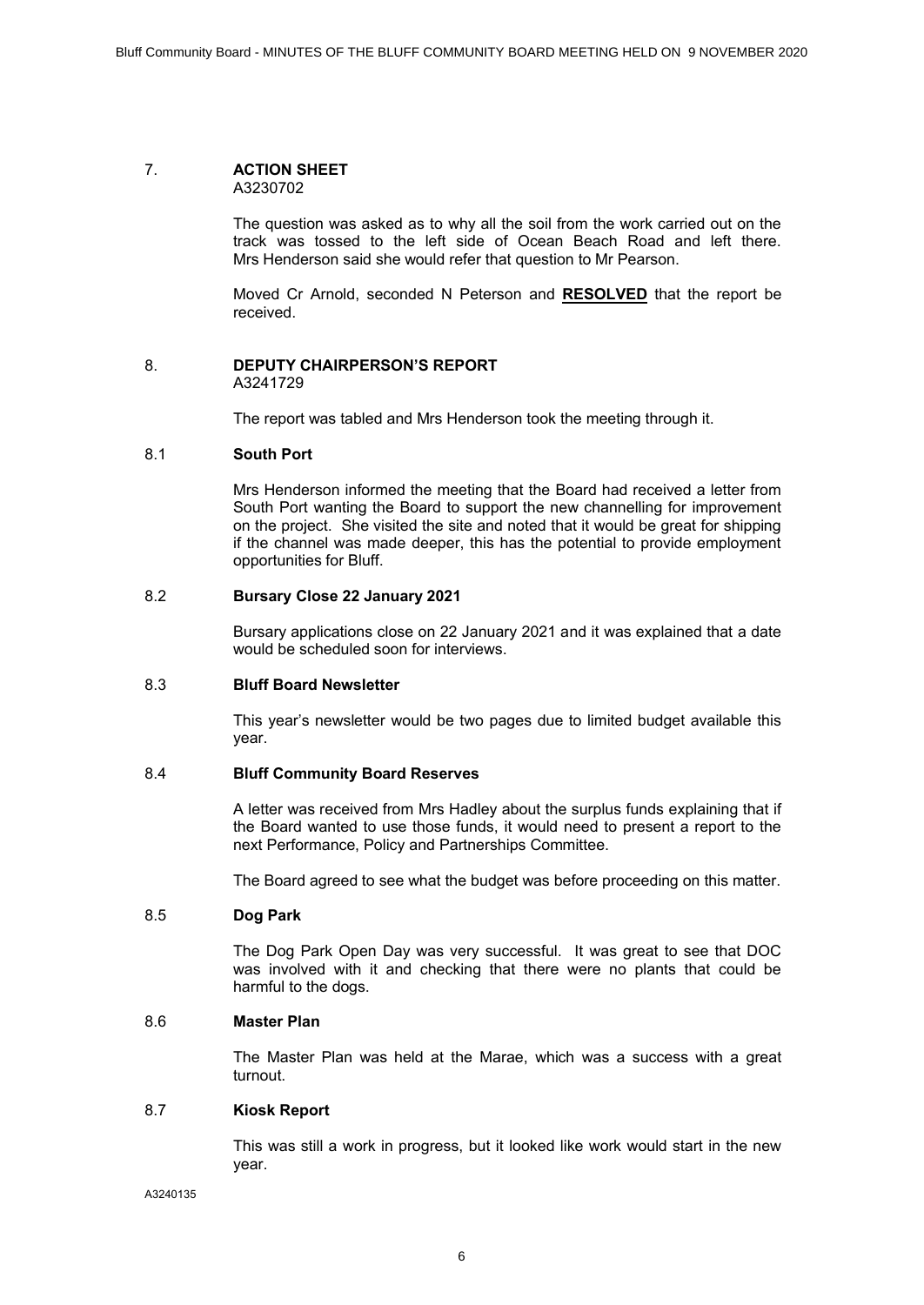#### 8.8 **Report on Boat Ramp**

Mr Pearson was to give an update on this item, but he was unable to attend tonight's meeting.

#### 8.9 **Invitation to Te Rau Aroha Marae**

An invitation was received from Mrs Pauline Smith wanting Board Members to be involved in this project on Thursday 12 November at the Marae. They were looking at doing some murals and art work on some of the old buildings that needed some work done to them.

#### 8.10 **Christmas Function 9 December 2020**

The Christmas function would be held at the Marae on 9 December 2020 at 6.00 pm.

The Chairperson reminded everyone that this was the last meeting for this year.

Moved G Henderson, seconded N Peterson and **RESOLVED** that the report be received.

# 9. **FINANCIAL STATEMENTS**

A3235502

Moved G Laidlaw, seconded N Peterson and **RESOLVED** that the report be received.

# 10. **GENERAL BUSINESS**

#### 10.1 **Gorse Issue in Bluff**

Mr Peterson noted that the gorse issues around Bluff had dropped off the Action Sheet. It was still an issue for Bluff and he took the meeting through a list of some areas around Bluff where it was evident.

#### 10.2 **Cemetery Tour**

Mr Peterson was informed by some locals that they were not happy with the gates as they were too small. It was suggested to abandon putting the gates in, but install security cameras.

There being no further business, the meeting finished at 7.30 pm.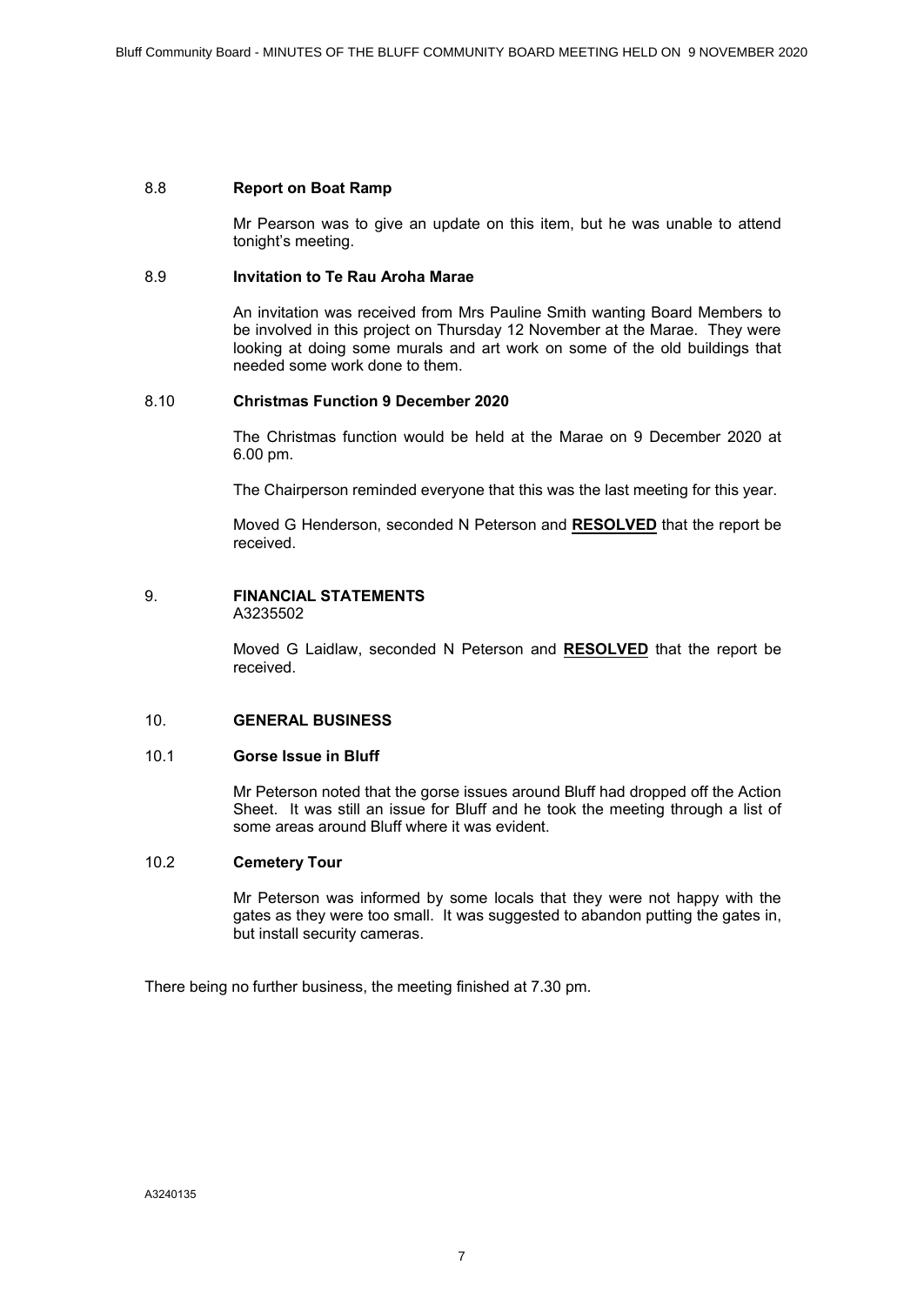## <span id="page-7-0"></span>**TO: BLUFF COMMUNITY BOARD**

# **FROM: LINDSAY BEER - BLUFF PUBLICITY/PROMOTIONS OFFICER**

#### **MEETING DATE: MONDAY 15 FEBRUARY 2021**

# **REPORT OF THE BLUFF PUBLICITY/PROMOTIONS OFFICER**

#### **RECOMMENDATIONS**

**It is recommended that this report be received.**

#### **SUMMER SOUNDS BLUFF – SUNDAY 31 JANUARY 2021**

Summer Sounds Bluff 2021 was a success.

The Creative Communities Scheme kindly granted us \$2,768.86 (GST inclusive) to organise this year's Summer Sounds Concert at the Gunpit.

The grant covered all running costs apart from \$200 which is the figure we budgeted for income from koha.

The only item that we did not have approved was the painting of the stage backdrop. However, we have already entered discussion of ways we can get this funded in the future.

The bands this year were Concrete Angels, Triple Shot and Darcy Kerr and we are indebted to Music South, Bluff Engineering and Welding, I Hire Invercargill, our MC Carl Mills, Southfish, the Bluff Oyster and Food Festival Committee, DOC and the Runanga have given their permission to use the site.

Advertising was placed with the Southland Express, Whats on Invers, and on facebook boosts while we distributed two preview media releases and received publicity with the Southland Times, Whats On Invers and the Southland Express to name just a few.

## **STAR INSURANCE BURT MUNRO CHALLENGE BLUFF HILLCLIMB – THURSDAY 11 FEBRUARY 2021**

As this report is prepared I am doing final checks of the many logistics connected with the hillclimb.

Volunteers on the day this year include Bluff Promotions, O Troop Legionnaires, Rotary South Invercargill, Foveaux Pearls and the Invercargill Steampunk Steamologists plus the Port Softball Club have kindly offered to assist with the setting up and dismantling of the course.

These groups, apart from Bluff Promotions, will receive donations for their time given to the event.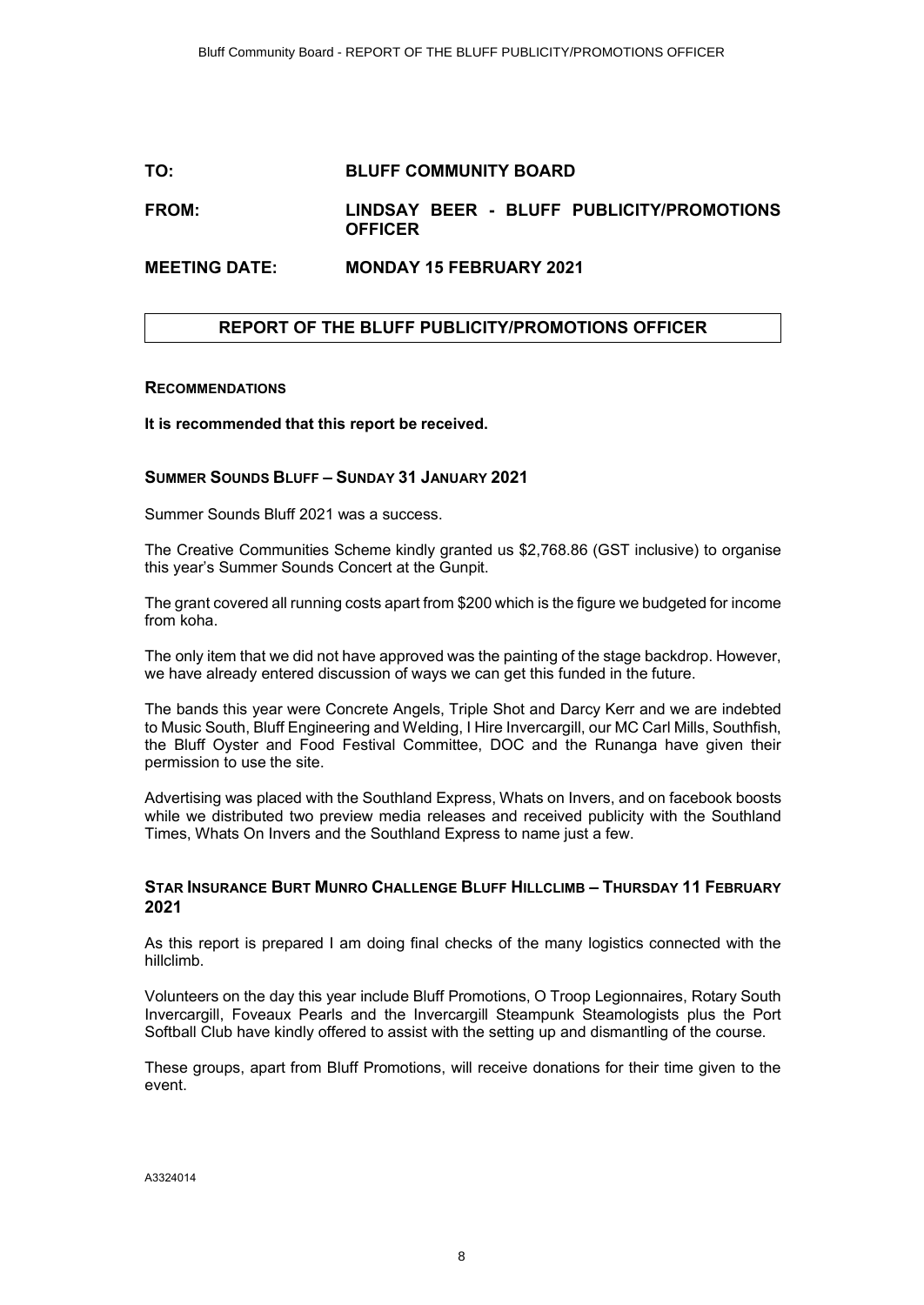Council have kindly assisted with trimming back vegetation near the road and have repaired a pothole discovered on the road recently. Unfortunately the Waitangi Day holiday pushed the refuse collection date, which is for both refuse and recycling on race week, onto race day but Wastenet and Bond Contracts have once again come up with a plan to cause the least disruption to the event.

We have managed to cut some costs this year although as always an event of this nature on what is a "temporary" race venue is always costly.

#### **CHRISTMAS IN THE BLUFF STREET PARADE – SUNDAY 6 DECEMBER 2020**

I issued several media releases around both the Parade and Christmas In The Bluff.

# **SCOOTER / BIKE STAND PROJECT**

After a couple of postponements prior to Christmas a meeting to announce the finalists for the Scooter / Bike Stand Project will take place at Oyster Allsorts on Wednesday 17 February at 7.00 pm.

#### **OYSTER FRINGE FESTIVAL**

Cherie Chapman has informed me that she has made some progress on the 2021 Oyster Fringe Festival and we will meet to talk about this very soon.

# **BLUFF OYSTER AND FOOD FESTIVAL**

I created and distributed a media release nationally to inform that the remaining 2021 Bluff Oyster and Food Festival tickets were going on sale on Monday 1 February. Tickets sold out within an hour of that time.

#### **FLOWER SHOW AND BOOK SALE**

I have circulated a media release on each event followed by a further media release entitled Bluff Busy with Bikes, Books and Blooms – which highlights the three events in Bluff on 11, 13 and 14 February.

#### **EVENT CALENDARS**

I created and distributed our annual Christmas dual month calendar and submitted many of our major events to the Summer In The South and Southland Express Holiday Guide publications.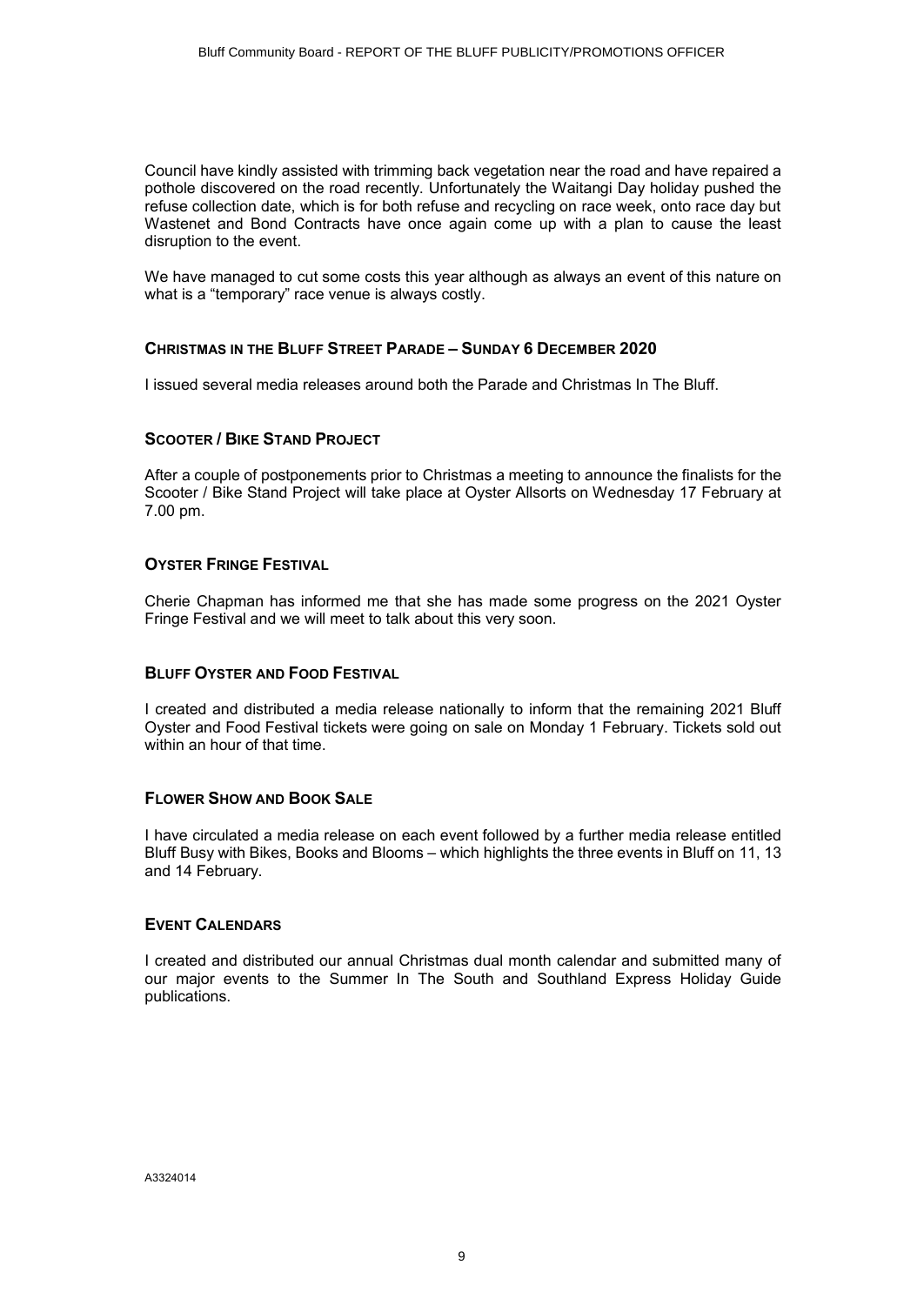# <span id="page-9-0"></span>**TO: BLUFF COMMUNITY BOARD FROM: CASSIE HORTON – PARKS AND RECREATION PLANNER LESLEY MCCOY – INTERIM PARKS AND RECREATION MANAGER AUTHORISED BY: STEVE GIBLING – GM – LEISURE AND RECREATION MEETING DATE: MONDAY 15 FEBRUARY 2021**

# **BLUFF BOAT RAMP UPDATE**

#### **SUMMARY**

This report is to advise the Bluff Community Board that the Bluff Boat Ramp user charges will be going to consultation for the Long Term Plan (LTP) and that the design has gone back to Jacob's Consulting to work on the detailed design and consenting phases, following on from workshops held with key stakeholders.

#### **RECOMMENDATIONS**

#### **That the Bluff Community Board receive the report "Bluff Boat Ramp Update".**

#### **IMPLICATIONS**

| 1. | Has this been provided for in the Long Term Plan/Annual Plan?<br>Yes - Fees and Charges                                                                                                                             |
|----|---------------------------------------------------------------------------------------------------------------------------------------------------------------------------------------------------------------------|
| 2. | Is a budget amendment required?<br><b>No</b>                                                                                                                                                                        |
| 3. | Is this matter significant in terms of Council's Policy on Significance?<br>N/A                                                                                                                                     |
| 4. | Implications in terms of other Council Strategic Documents or Council Policy?<br>N/A                                                                                                                                |
| 5. | Have the views of affected or interested persons been obtained and is any further<br>public consultation required?                                                                                                  |
|    | Key stakeholders have been informed; a working party representing<br>kev<br>stakeholders has been through the design and proposed user charges, and public<br>consultation will be carried out via the LTP process. |

# **FINANCIAL IMPLICATIONS**

A budget of \$1.8 million has been allocated by Invercargill City Council (ICC).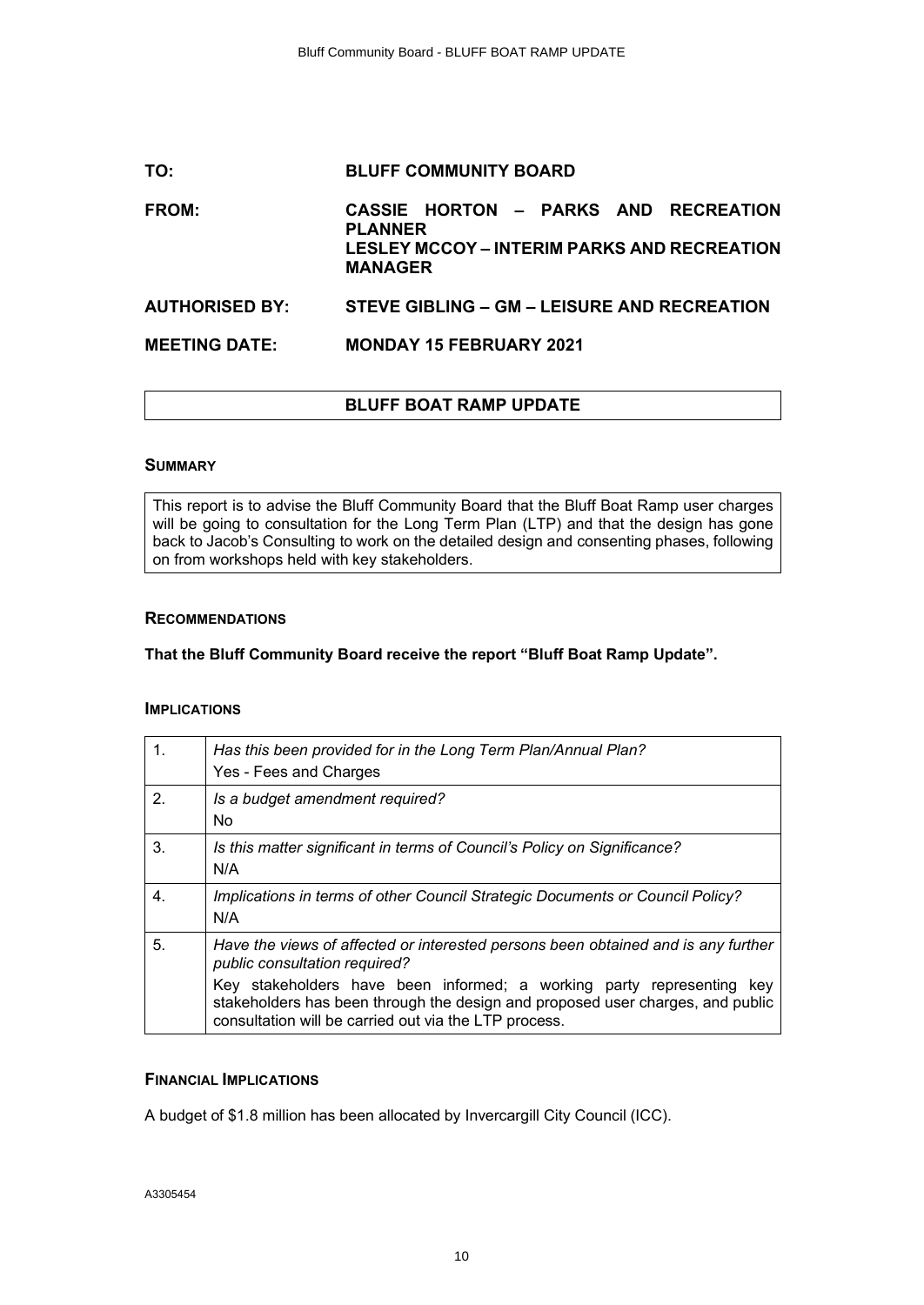#### **BLUFF BOAT RAMP TIMELINE OF EVENTS**

#### **Current status**

- ∑ Meeting held with Iwi who are in general support, and have reiterated their desire and importance for a clean hull facility and swimming provision.
- ∑ Environment Southland (ES) have produced a **Fiordland Marine Regional Pathway Management Plan** [\(https://www.es.govt.nz/about-us/plans-and-strategies/regional](https://www.es.govt.nz/about-us/plans-and-strategies/regional-plans/fiordland-marine-pathway-plan)[plans/fiordland-marine-pathway-plan\)](https://www.es.govt.nz/about-us/plans-and-strategies/regional-plans/fiordland-marine-pathway-plan) which requires boat hulls to be clean when going to Fiordland and are in Southland waters. This supports Iwi's desire to ensure a cleaning hull is incorporated in the facility.
- ∑ Below is the current approved budget breakdown. The project has the funds below, with the exception of the clean hull wash down area which would require an extra funding commitment from ES to be completed (as is not funded by ICC).

| <b>Responsible</b>               | <b>Funding Source</b>                            |             |
|----------------------------------|--------------------------------------------------|-------------|
| <b>Environment Southland</b>     | Secured from ES                                  | 400,000     |
| South Port                       | Secured from SP                                  | 300,000     |
| <b>Invercargill City Council</b> | Loan 1 - funded by rates                         | 850,000     |
| <b>Invercargill City Council</b> | Loan $2 - 10$ years $-$ funded by user pays fees | 250,000     |
| <b>Environment Southland</b>     | Tagged to clean hull wash down area              | 300,000     |
| <b>TOTAL</b>                     |                                                  | \$2,100,000 |

A workshop was held with stakeholders on 2 November 2020 to socialise the issue of a budget change, prioritise 'must haves' and brainstorm other alternative options / approaches.

Following the stakeholder workshop, it was decided to have a small working party established to help with design completion. This stakeholder working group will also be the key conduit for the user charges approach. The working group was engaged with to finalise the design concept to go to Jacobs and to confirm that user charge fees were appropriate.

In parallel to design and user fees being undertaken, Council Officers are working with True South and South Port regarding the subdivision of this area.

#### **BLUFF BOAT RAMP DESIGN**

The last Jacobs design was developed based on community wants. The outcome was a \$5.4 million design. Even though this is outside of the budget, Council Officers are keeping this design in mind for the future stages.

If PGF (or similar) funding opportunities come up, Council should be well positioned to make an application.

A Needs Assessment and Options Report (to confirm need and to have available for any future alternative funders) was developed.

ICC's Engineering Services Manager is assisting with this project and liaising with Jacobs consultants to ensure the revised design fits within the \$1.8 million budget. A working group meeting has been held and the designers are taking the information away to consider and redesign under a value management perspective.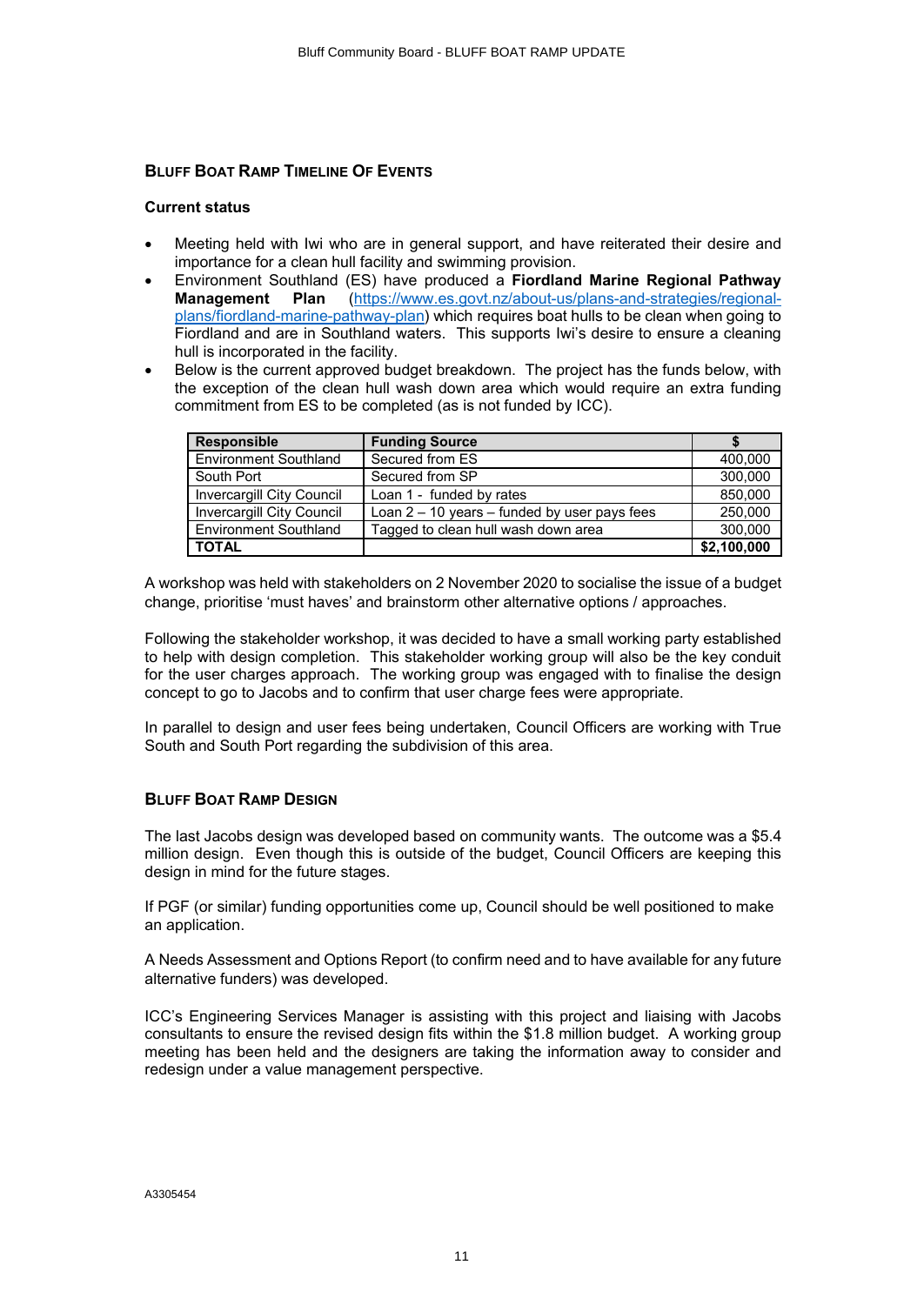#### **BLUFF BOAT RAMP USER FEES**

In determining the proposed fees and charges structure for the Bluff boat ramp, staff investigated 32 boat ramps throughout New Zealand; some coastal and some inland lake ramps. Of the 32, eight different operating models have been identified.

User fees were benchmarked and market valued against other Territorial Authority boat ramp owners. The eight different operating models are outlined below:

- Licenses model predominantly berths for allowing boats a permanent place to stay, used in marinas for leisure craft. Boat ramp entries are free. (Christchurch, Auckland).
- ∑ **Berthing model** priced on the size of the boat and targeted at fishing and commercial entities. (Greymouth).
- ∑ **Permits** for boat ramps access, since digitalisation is easier to monitor. (Taupo).
- ∑ **No model** run by community groups and Department of Conservation running individual ramps, e.g. boat club with 500 members with wash-down facility, 3 lane boat ramp – ongoing maintenance costs potential issues. (Tasman).
- ∑ **Key card model** this model relies on swipe cards for entry and payment paid for annually.
- ∑ **Maintenance facilities** no fees but service fees for a slipway provides \$600 a week in pulling boats out with a cradle. (Buller, Greymouth).
- **Private model or CTO** ownership and operations by Port Company to limit operational interference. (Marlborough District Council).

The Bluff boat ramp is proposed to use a permit model.

The proposed fee structure and user pay operation has been discussed by the working group and is the supported recommendation of staff.

∑ Annual Permit \$100 per year (per boat) ∑ Joining Fee \$50 one-off (waived during Phase 1) Casual Use \$15 per use ∑ Commercial Use \$250 per use ∑ Administration Recovery Fee \$25 (if not paid within 7-days via an online payment)

These fees and charges will remain draft and will be subject to public consultation on the ICC Long Term Plan.

It is also important to note that ongoing communication, by Council Officers with Southland District Council, will be undertaken to develop consistent fees and charges throughout the region, and this will continue to be a driving aspiration.

#### **BLUFF BOAT RAMP NEXT STEPS**

Council Officers will continue to keep the committee and stakeholders updated on the progress of the design, tendering and construction of the boat ramp.

#### **Clean Hull Facilities**

Environment Southland had made an earlier commitment to incorporating clean hull facilities into the design. ICC have progressed the design of the boat ramp to cater for this, however, due to COVID, this funding is no longer available at this stage. We expect that this will be picked up again by ES at a later date and once the initial development has been completed.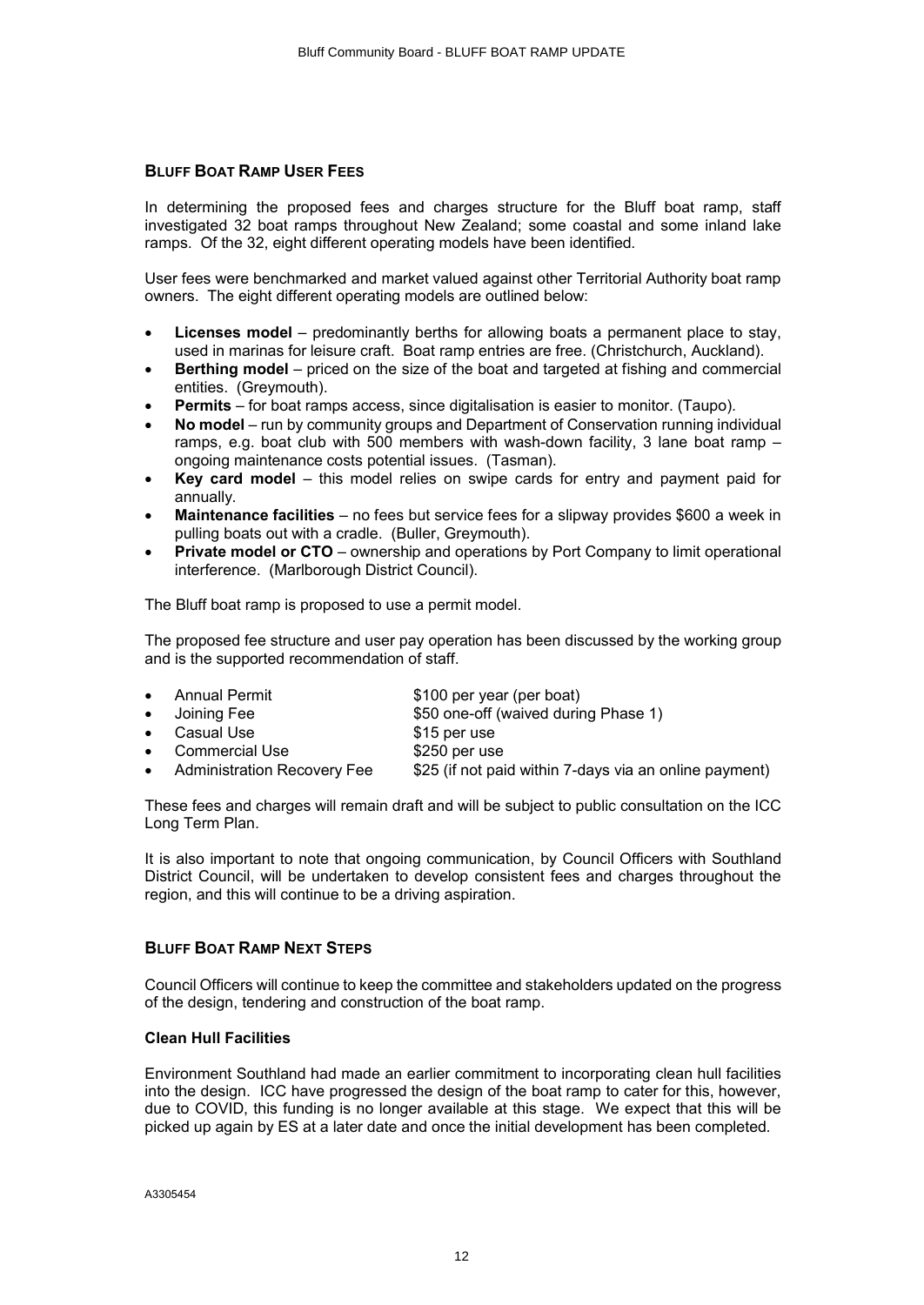#### **Swimming**

Whilst historically swimming has occurred at the boat ramp, once the improvements have been made, it can be expected the total boat movements will increase. As a result of this, Council staff will work with stakeholders locally to determine whether additional safety measures or an alternate location is required. The conflict of marine movements, especially during launching, is not considered a safe environment for people to be swimming.

#### **CONCLUSION**

This report sets the direction for user fees and charges, and a means to collect them. It also illustrates the progression that has been undertaken with regards to the boat ramp design and next steps. Council Officers are continuing to work on all elements of this project to ensure it is completed to the required design and budget.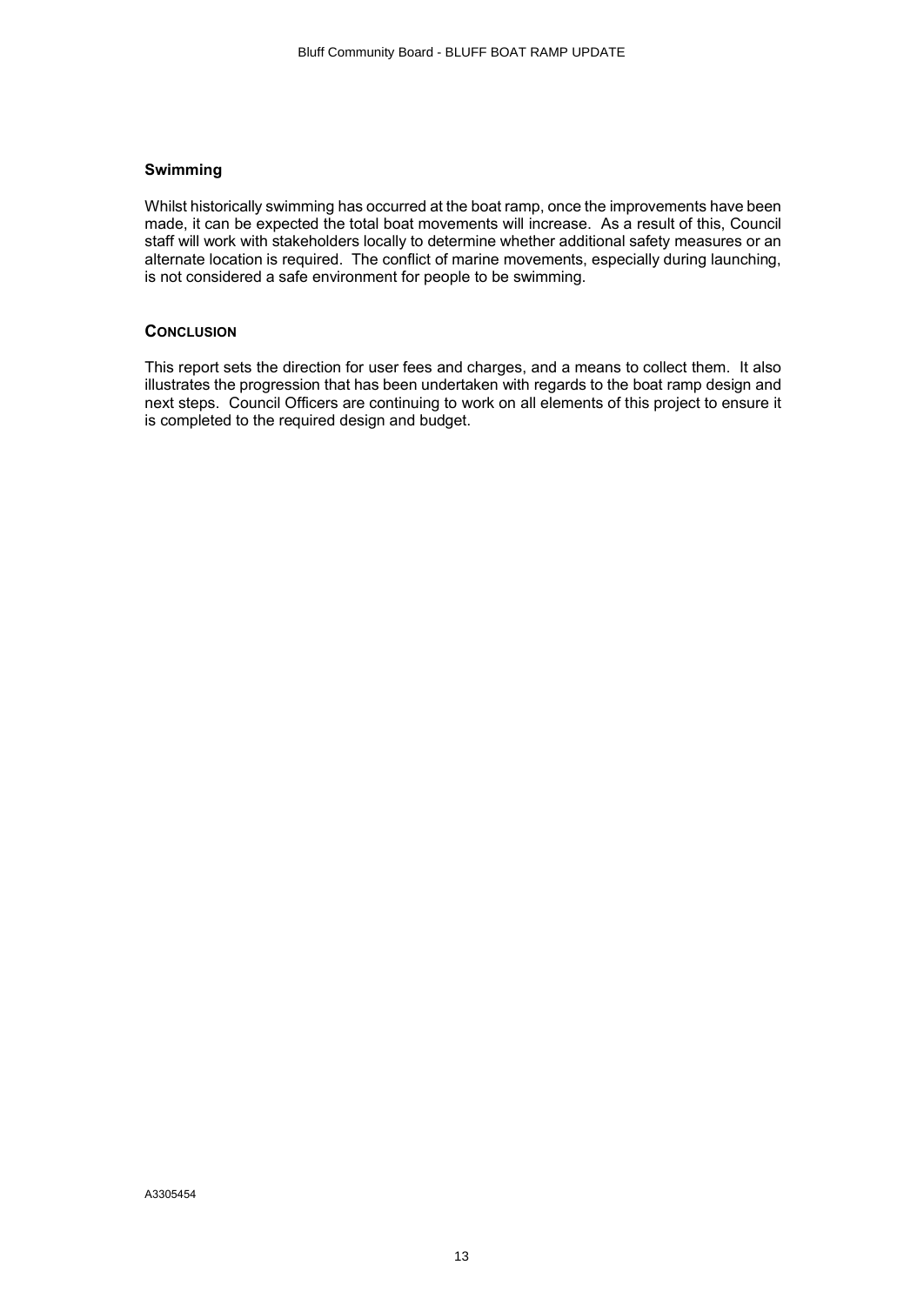# <span id="page-13-0"></span>**TO: BLUFF COMMUNITY BOARD**

# **FROM: KATE GOUGH – ACTING PARKS PERFORMANCE MANAGER**

# **MEETING DATE: MONDAY 15 FEBRUARY 2021**

# **WILDING CONIFER CONTROL – BLUFF HILL / MOTUPOHUE UPDATE**

#### **SUMMARY**

This report is intended to inform Bluff Community Board Members of the funding Council Officers have received from the Ministry for Primary Industries to control wilding conifers and what work is planned to be implemented.

#### **RECOMMENDATION**

#### **That the Bluff Community Board receive the report "Wilding Conifer Control – Bluff Hill / Motupōhue".**

#### **IMPLICATIONS**

| $\mathbf{1}$ . | Has this been provided for in the Long Term Plan/Annual Plan?<br>No – the funding is from Ministry for Primary Industries                                                   |
|----------------|-----------------------------------------------------------------------------------------------------------------------------------------------------------------------------|
| 2 <sub>1</sub> | Is a budget amendment required?<br>No.                                                                                                                                      |
| 3.             | Is this matter significant in terms of Council's Policy on Significance?<br>N/A                                                                                             |
| 4.             | Implications in terms of other Council Strategic Documents or Council Policy?<br>N/A                                                                                        |
| 5.             | Have the views of affected or interested persons been obtained and is any further<br>public consultation required?<br>Yes, a public meeting was held in the Bluff Community |

#### **FINANCIAL IMPLICATIONS**

Invercargill City Council (ICC) and Environment Southland (ES) have obtained \$200,000 funding from Ministry for

Primary Industries (MPI) for the implementation of this project.

Procurement for tender will be undertaken by ES, and ICC will have sign off authority on this process.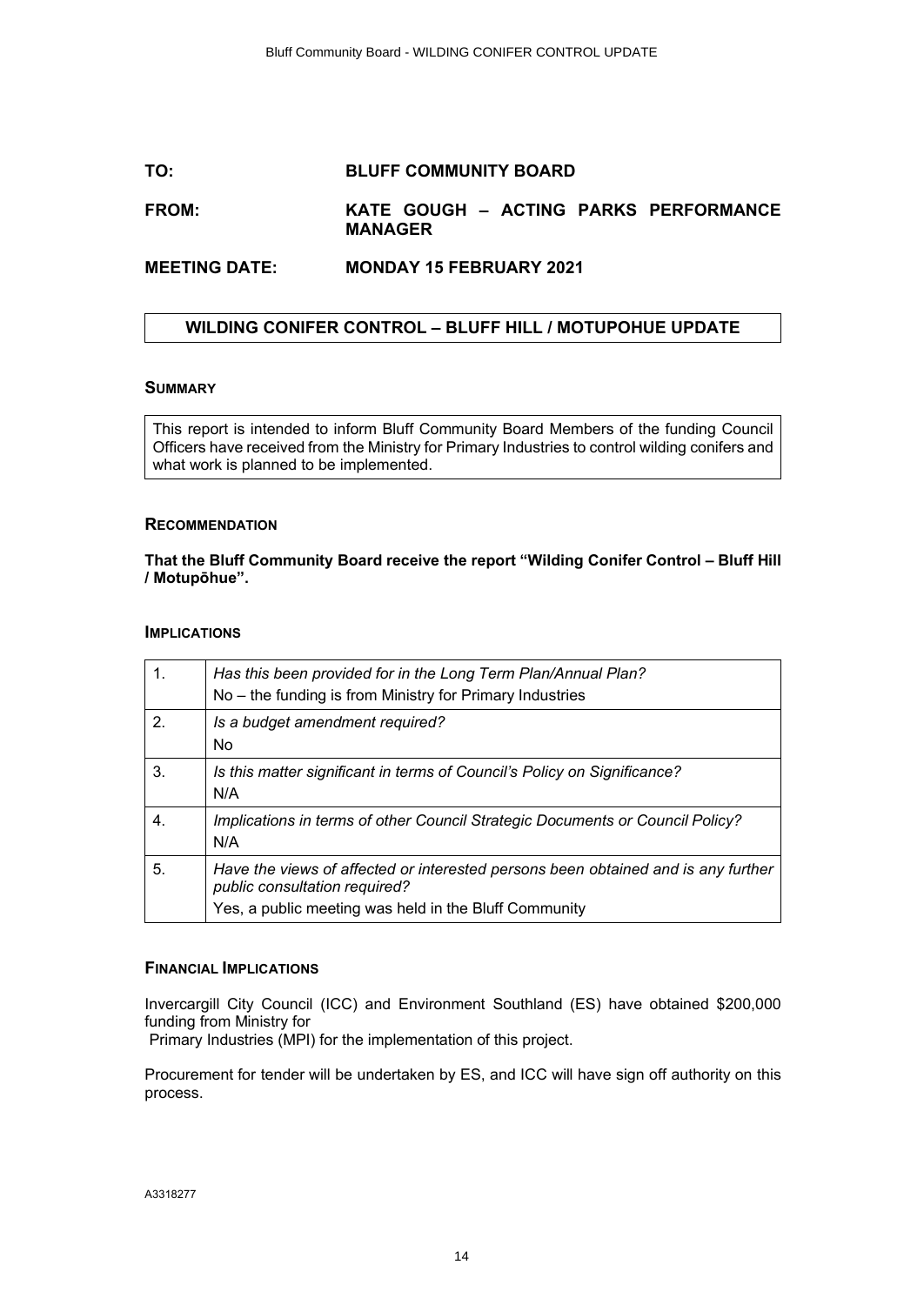#### **BACKGROUND**

In July 2020, Invercargill City Council (ICC) and Environment Southland (ES) applied to the Ministry for Primary Industries (MPI) for funds to control wilding conifers on Bluff Hill / Motupōhue. The funding request was successful, and ES and ICC are working collaboratively to address the wilding conifer issue.

Wilding conifers cause significant ecological harm. They can quickly form impenetrable forests of low economic value, make farms unusable, take over native ecosystems, use up scarce water, and alter iconic landscapes.

# **Next Steps**

Working closely with MPI, ES, Bluff Hill Motupōhue Environment Trust and Waihōpai Runaka, ES and ICC have developed a project plan.

Work will be completed using non-mechanised ground control, either by drilling and filling or felling trees with a chainsaw. This methodology will provide the community and the environment with the best results achievable within the financial parameters.

The timber will be left on site to rot down and enhance the future environment.

ES and ICC intend to have a procurement process completed by the end of March 2021, with the intention to have control starting in April / May 2021.

#### **CONCLUSION**

This report informs the Bluff Community Board of the next steps intended for the MPI funds for the removal of wilding pines on Bluff Hill / Motupōhue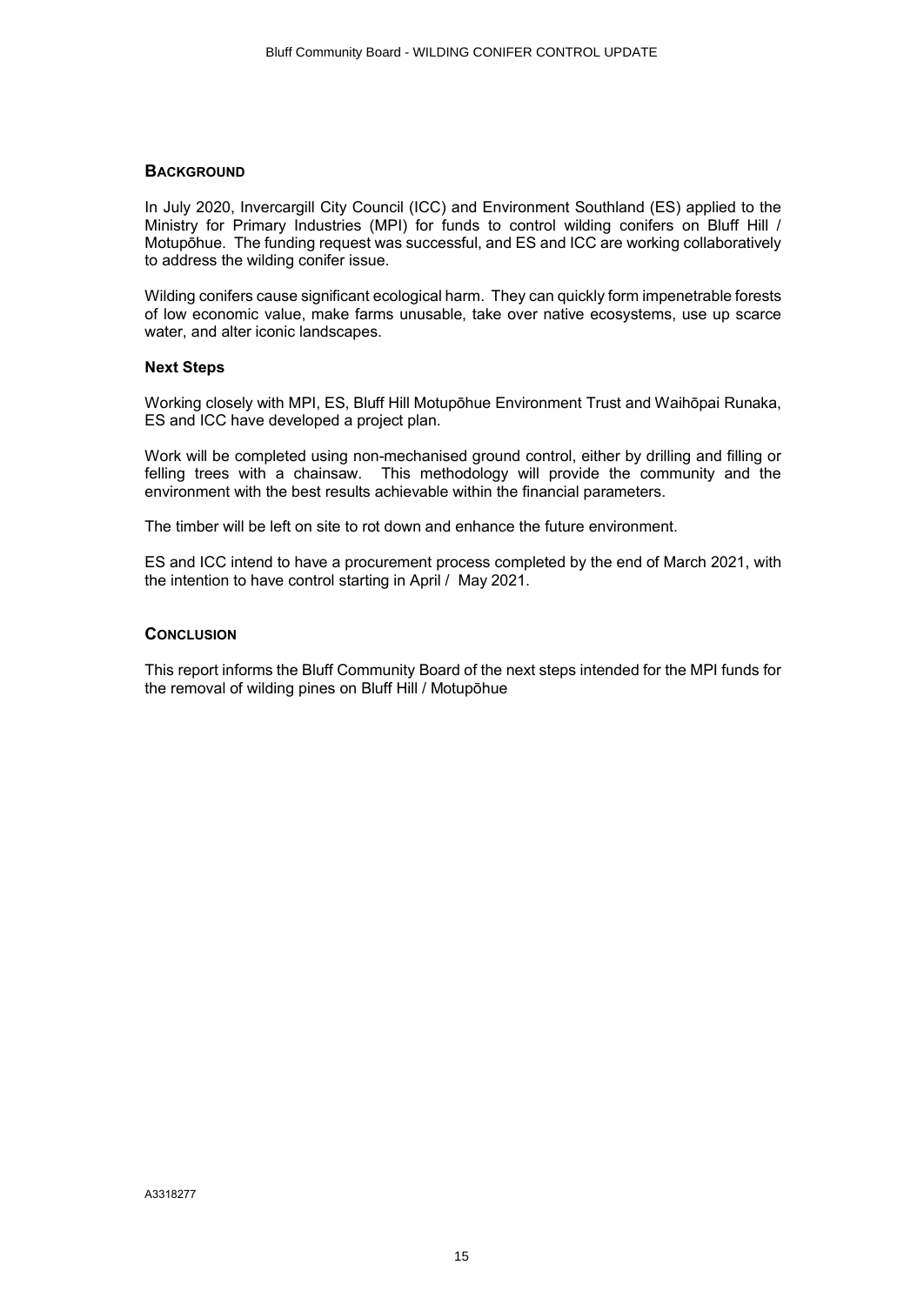# <span id="page-15-0"></span>**TO: BLUFF COMMUNITY BOARD**

# **FROM: RHIANNON SUTER, MANAGER – STRATEGY AND POLICY**

**MEETING DATE: 15 FEBRUARY 2021**

# **GREAT SOUTH BLUFF TOURISM MASTERPLAN COMMUNITY CONSULTATION**

## **SUMMARY**

An update is provided on the community consultation into the Bluff Tourism Masterplan undertaken by Great South. Great South will be present to speak to the results of the consultation. There is the opportunity for the Bluff Community Board to provide feedback to inform the finalisation of the plan.

#### **RECOMMENDATIONS**

#### **That the Bluff Community Board**

- **1. Receive the report "Bluff Tourism Masterplan Community Consultation"**
- **2. Provide feedback on the Masterplan following the community consultation to support the finalisation of the Bluff Tourism Masterplan by Great South, Council and Iwi.**

#### **IMPLICATIONS**

| 1.          | Has this been provided for in the Long Term Plan/Annual Plan?                                                      |
|-------------|--------------------------------------------------------------------------------------------------------------------|
|             | <b>No</b>                                                                                                          |
| 2.          | Is a budget amendment required?                                                                                    |
|             | N/A                                                                                                                |
| 3.          | Is this matter significant in terms of Council's Policy on Significance?                                           |
|             | N/A                                                                                                                |
| $\mathbf 4$ | Implications in terms of other Council Strategic Documents or Council Policy?                                      |
|             | Projects in Bluff are part of the existing and proposed Long-term Plan                                             |
| 5.          | Have the views of affected or interested persons been obtained and is any further<br>public consultation required? |
|             | This consultation is being undertaken by Great South                                                               |

# **FINANCIAL IMPLICATIONS**

None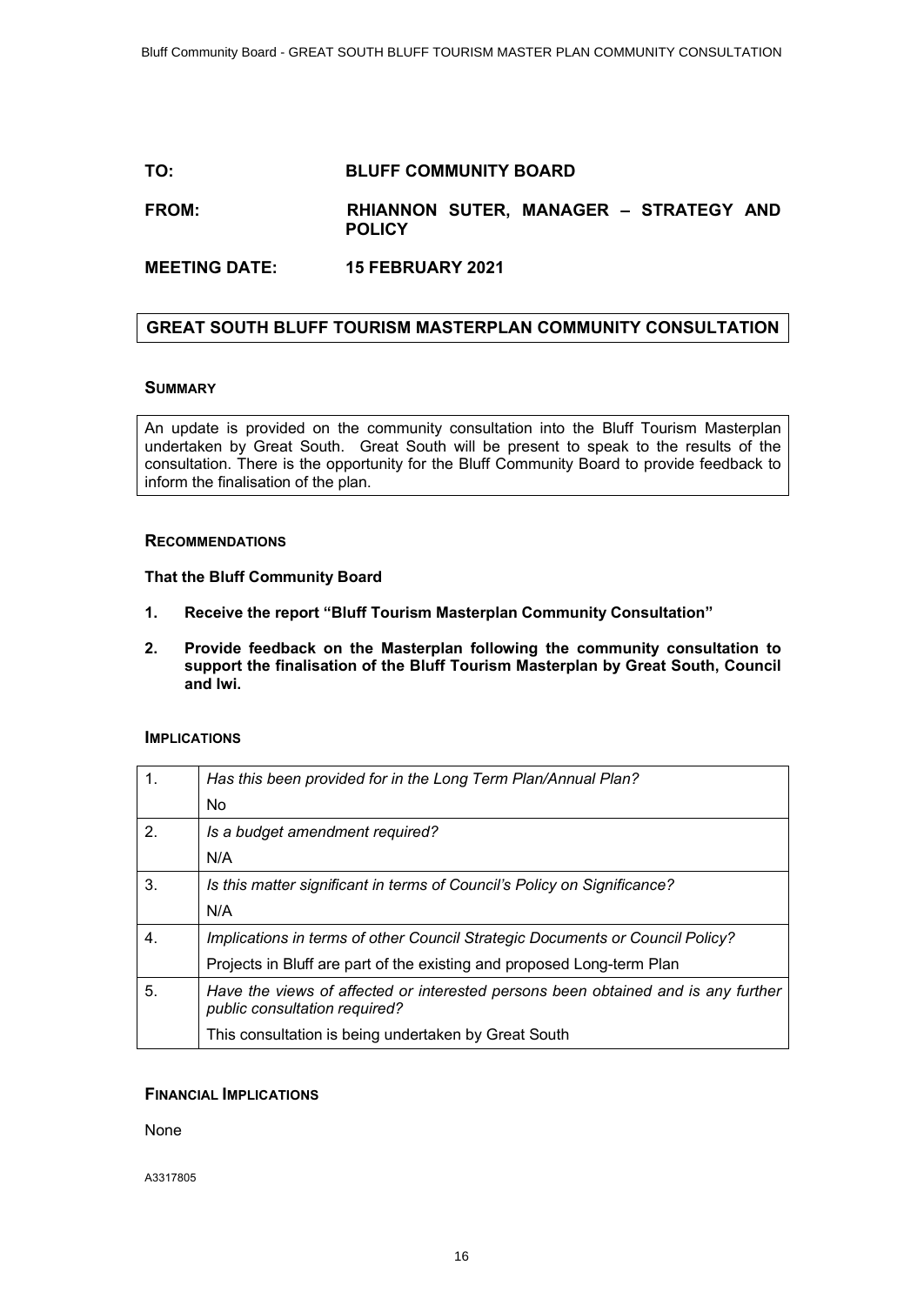#### **BACKGROUND**

Great South commenced work on the Bluff Tourism Masterplan in 2019 following completion of the Murihiku Destination Strategy, which identified Bluff as a site of major development potential for tourism. They commissioned the same consultant, Stafford Consulting, which had completed the regional strategy to undertake the work in Bluff. Stafford engaged with a range of stakeholders which are listed below to produce the first draft of a concept plan.

- ∑ Te Runaka o Awarua
- ∑ Bluff Community Board
- ∑ Invercargill City Council
- ∑ Great South
- ∑ South Port
- ∑ Southland Mountain Bike Club
- ∑ Bluff Hill Motupōhue Environment Trust
- ∑ Department of Conservation
- ∑ Ocean Beach (operating company and staff)
- ∑ Real Journeys
- ∑ Bluff Promotions
- ∑ Dog Island Motu Piu Trust
- ∑ Ministry of Business Innovation and Enterprise
- ∑ Te Araroa Trails Trust

During lockdown there was an opportunity to apply to the Government's Shovel Ready Fund, which the Community Board did with the support of Council. This application drew on some of the concepts in the draft plan and while it was unsuccessful, this has opened up further conversations with the Provincial Growth Fund and the Just Transitions Fund.

Following lockdown, Great South sought further feedback on the first draft of the plan from the stakeholders who had provided input.

Then, with support from Council, the community board and Awarua Runanga, a public hui was organised at Te Rau Aroha Marae on 7 October 2020. This was an opportunity for the public to see the concept plans and share their views. They had the opportunity to speak with Great South staff members, Councillors, Community Board members and Iwi representatives as well as to put up their thoughts on post-it notes.

This feedback, as well as further engagement with Iwi, was utilised to produce the Consultation Draft of the plan.

The plan remains a high level strategic document and there is the opportunity in the future to undertake further work to develop more in-depth implementation plans for priority hubs or precincts.

#### **ABOUT THE PLAN**

"Tarere ki whenua uta" Swing the waka towards the shore

The Draft Bluff Tourism Masterplan provides concepts for the future development of Bluff. The ultimate aim of this Masterplan is to transform and revitalise Bluff to make it a more attractive place to live, work, play, visit and invest in.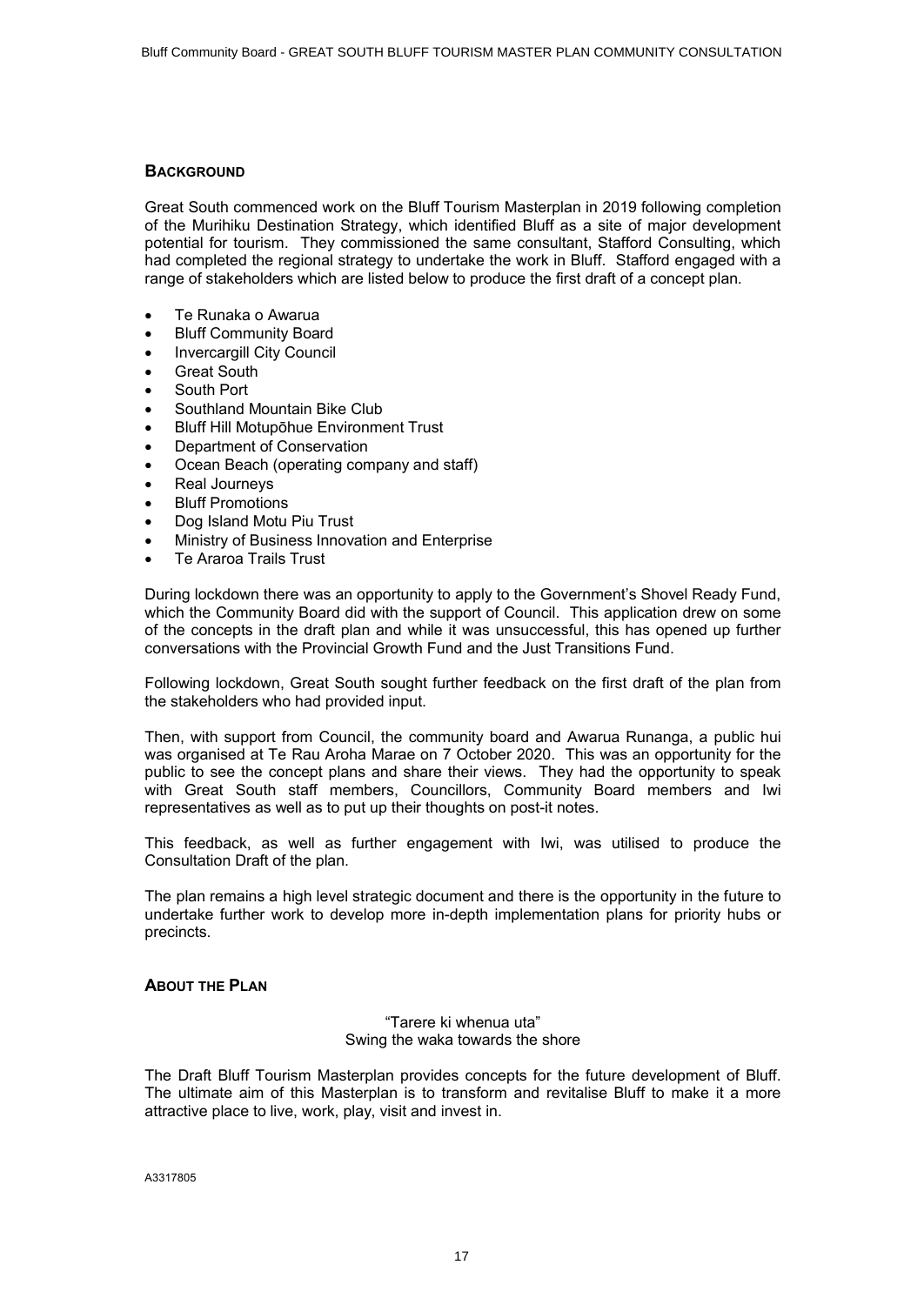Its vision for Bluff is "A special place that connects the community and visitors with the landscape, our marine environment and our visitor economy, within a culture of respect, safety and care."

There are 11 hubs or precincts identified in this Tourism Masterplan:

- 1. Bluff Gateway Entrance Hub
- 2. Ocean Beach Aquaculture Precinct<br>3. Heritage Landscape Precinct
- Heritage Landscape Precinct
- 4. Community Recreation Precinct
- 5. Active Recreation Precinct
- 6. Bluff Central Tourism Precinct
- 7. Commercial Precinct
- 8. Stirling Point Precinct
- 9. Bluff Hill Motupōhue Look Out Hub
- 10. South Port Hub
- 11. Wider Bluff Area

#### **COMMUNITY CONSULTATION**

Great South commenced consultation on the Bluff Tourism Masterplan in December. Consultation closed on 29 January 2021. The consultation was promoted via a wide range of social media, email lists and phone calls to key contacts.

The media response to the release of the draft Bluff Motupòhue 2020 Tourism Master Plan was extensive with national coverage, across both print and online, in Otago Daily Times, Southland Express, Stuff (Southland Times), Southland App, Scoop Independent News and Tourism Ticker.

44 submissions were received.

Great South have provided the following summary of common themes from the submissions:

*There is extensive commentary on all of the precinct/concepts and key identified projects (as outlined in page 25 of the Master Plan), along with additional commentary and acknowledgement of other areas of concepts and projects that were not specifically outlined in the Master Plan.* 

*The below summarizes identified common key themes of submissions received to date.*

*Positive feedback on the Master Plan in its entirety, people are delighted to see investment in and recognition of Bluff. It was noted it was hard to specifically comment on only three projects, (see below) as all had potential and were important to the future growth and investment of Bluff.*

*There was a direct question in the submission form which asked "what do you see as the three most important projects in the plan?"* 

- *Overwhelming support in the submissions for the Active Recreation Precinct concept and the Bluff Motupòhue Lookout Hub concept.*
- *Specific projects that were identified as important, and also align with the two concepts above were - (in no particular order)*
	- o *development of mountain biking opportunities around Bluff Hill*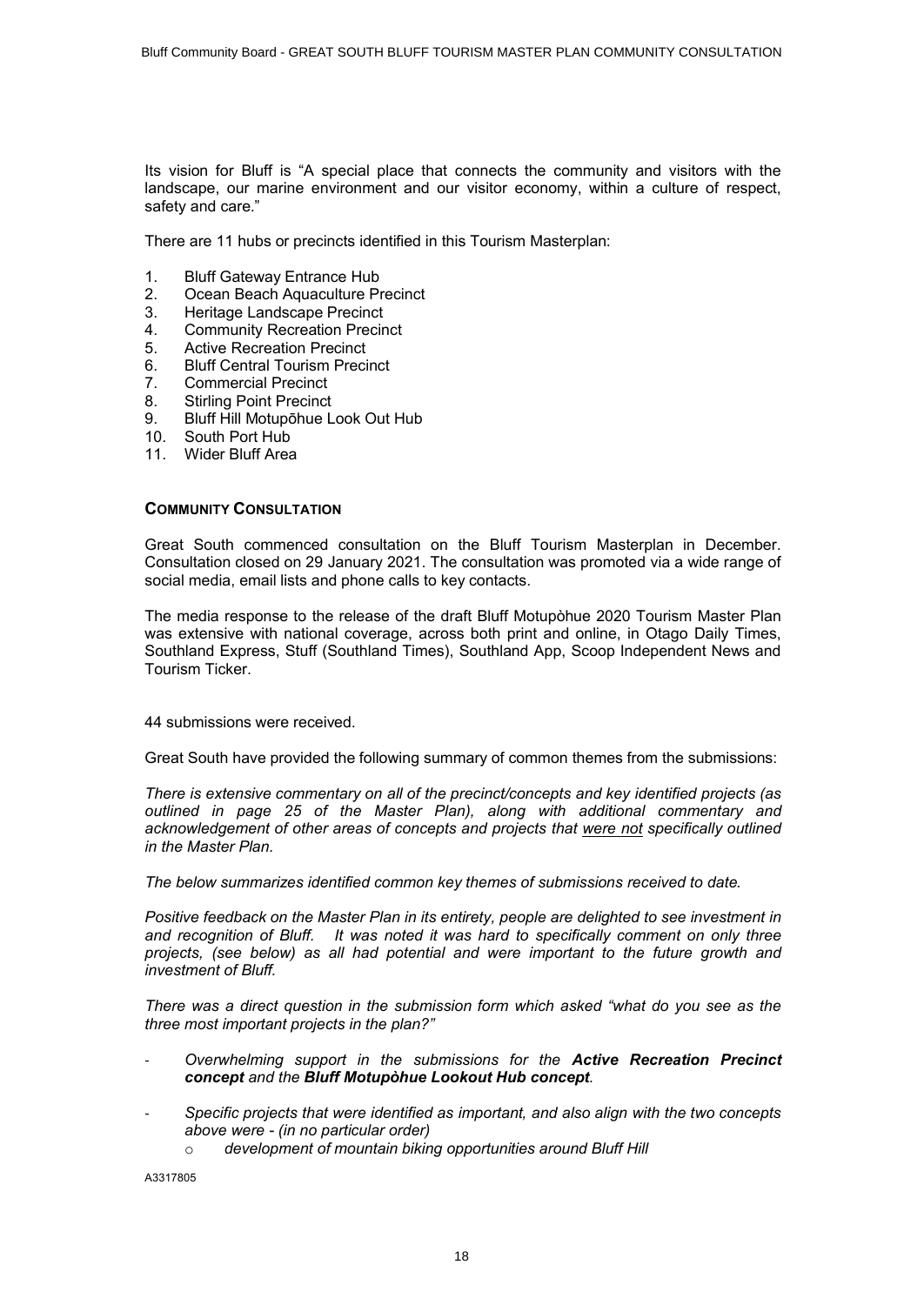- o *completion of the Invercargill Bluff cycleway*
- o *Upgrade and expand coastal walking tracks*
- o *Pouwhenua/Predator Free work at Bluff Hill*
- *It was noted on several occasions that these projects benefited the local community but also provided opportunities to leverage tourism and increase visitation to Bluff.*
- *Heritage was also supported, specifically in terms of the Heritage Sculpture trail and Silo art in harbour edge precinct.*
- *Upgrade of the boat ramp is commonly mentioned to be progressed.*

Following the consultation, Great South with Council and Iwi will consider the feedback. Great South will then produce a final version of the Bluff Tourism Masterplan. At that point consideration will also be given to the approach to implementation.

There is the opportunity now for the Community Board to provide feedback to inform the process.

#### **CONCLUSION**

The results of the community consultation undertaken on the Bluff Tourism Masterplan have been provided by Great South. There is the opportunity now for the Community Board to provide feedback to inform the process.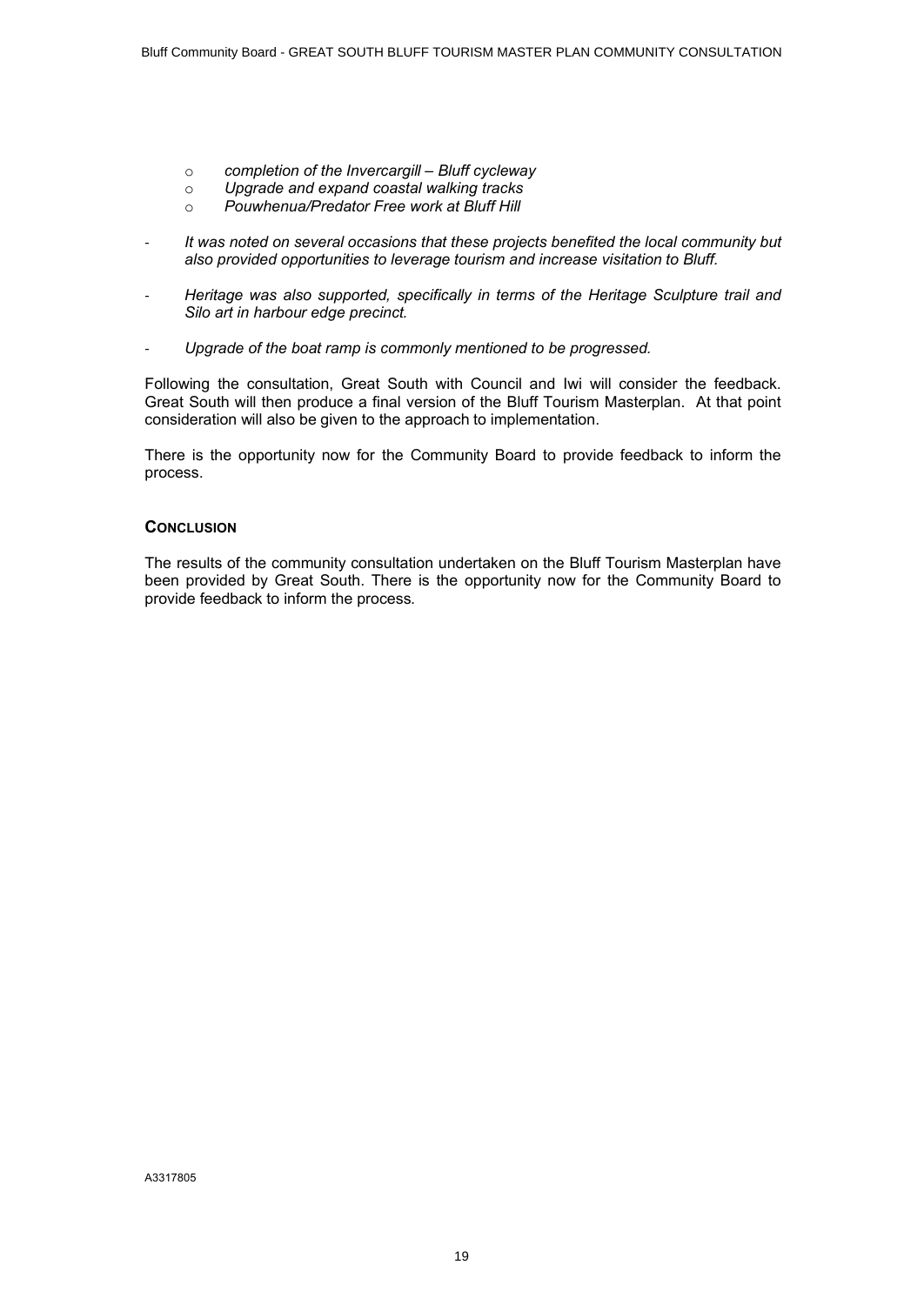A3324640

<span id="page-19-0"></span>

|                                         | Period Quarter 2 | Decemnber 2020                          |                              |                                                  |                |
|-----------------------------------------|------------------|-----------------------------------------|------------------------------|--------------------------------------------------|----------------|
|                                         |                  | Business Unit   Community Board - Bluff |                              |                                                  |                |
|                                         |                  | 2020/21                                 |                              |                                                  |                |
|                                         |                  | <b>Dec YTD</b><br>Actual                | <b>Full year</b><br>Forecast | <b>Full year</b><br>Remaining<br><b>Forecast</b> | Annual<br>Plan |
| 2340 - Ordinary Time                    |                  | 12,851                                  | 26,000                       | 13,149                                           | 26,000         |
| 2520 - Mileage Allowance                |                  | 0                                       | 510                          | 510                                              | 510            |
| 2835 - Travel and Conference            |                  | 0                                       | 4,242                        | 4,242                                            | 4,242          |
| 2910 - Advertising - General            |                  | 0                                       | 505                          | 505                                              | 505            |
| 2925 - General Expenses                 |                  | 0                                       | 1,010                        | 1,010                                            | 1,010          |
| 2930 - Gifts & Presentations            |                  | 0                                       | 303                          | 303                                              | 303            |
| 2960 - Postages and Couriers            |                  | 0                                       | 1,111                        | 1,111                                            | 1,111          |
| 2965 - Printing, Stationery And Copying |                  | 0                                       | 505                          | 505                                              | 505            |
| 3030 - Grants - Council                 |                  | 14,234                                  | 37,875                       | 23,641                                           | 37,875         |
| 3730 - Meetings Costs - General         |                  | 105                                     | 2,020                        | 1,915                                            | 2,020          |
| <b>Total Expenses</b>                   |                  | 27,190                                  | 74,081                       | 46,891                                           | 74,081         |

At the end of this quarter \$14,234 has been paid out in grants. YTD last year the spend for the same period was \$17,409